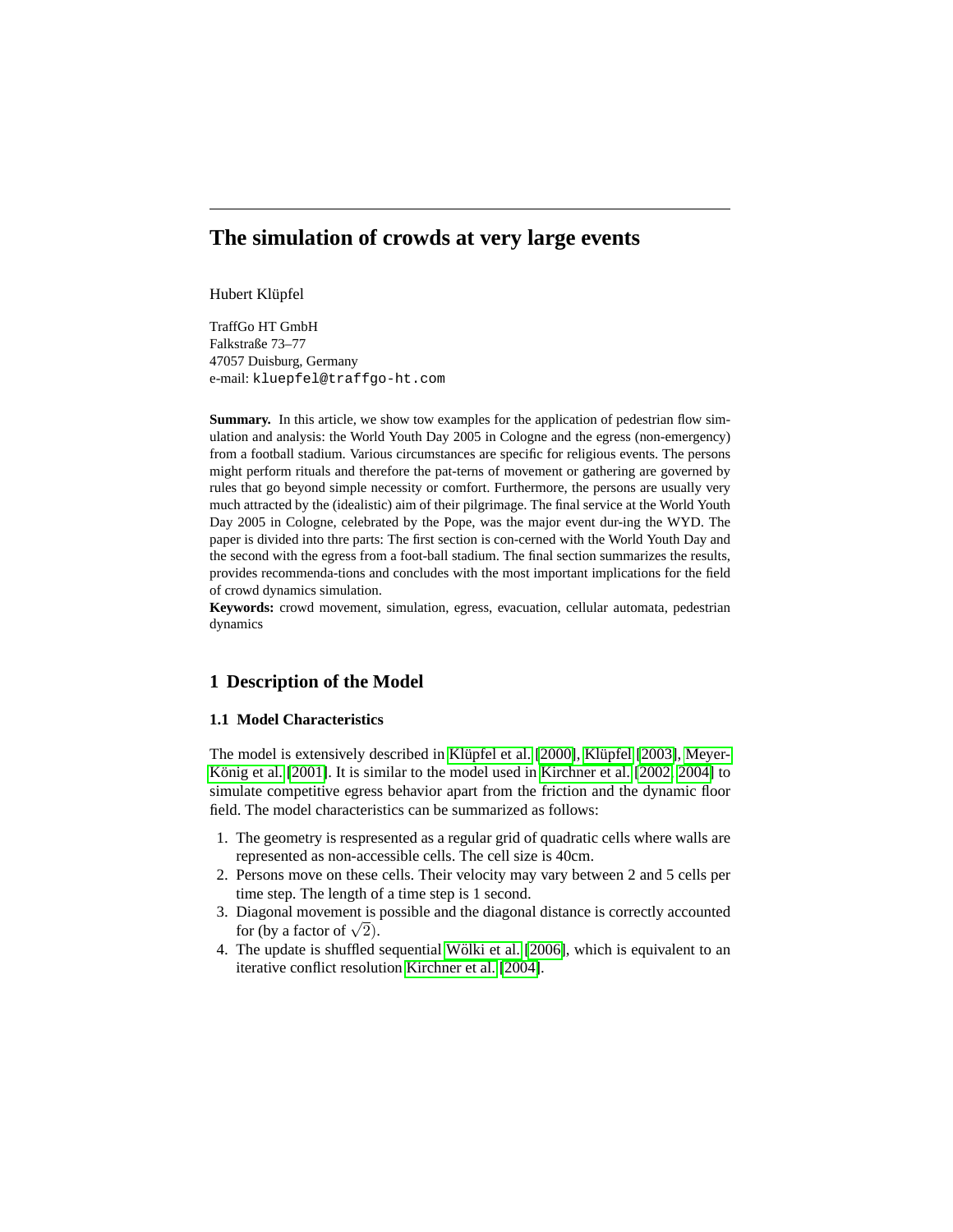- 2 Hubert Klüpfel
- 5. There are as many static potentials (called floor fields in [Burstedde et al.](#page-5-5) [\[2001\]](#page-5-5), [Kirchner et al.](#page-5-3) [\[2002,](#page-5-3) [2004\]](#page-5-4) as there are exits. Each potential measures the distance to its exit.
- 6. There is no dynamic floor field.
- 7. The transition probabilities are given by  $e^{\Delta p}$ , where  $\Delta p$  is the difference between the potential of the current and the destination cell. The exit has potential 0.

#### **1.2 Parameter Settings**

The following table [1](#page-1-0) contains the parameter values for the standard population used in the examples in sections [2](#page-1-1) and [3.](#page-3-0) It is important to note that the reaction time distribution was deliberately choosend to be very low in order to get a worst case scenario. It is well known from empirical observations [Purser and Bensilium \[2001\]](#page-6-1) that immediate detection of and reaction to an alarm leads to the highest rates of congestion.

| Parameter            | Minimum Maximum Mean Std. Dev. Unit |      |      |     |
|----------------------|-------------------------------------|------|------|-----|
| Free Walking Speed   |                                     |      |      | m/s |
| Dawdling Probability | 0.3                                 | 0.15 | 0.05 |     |
| <b>Reaction Time</b> | 10                                  |      |      |     |

<span id="page-1-0"></span>

| <b>Table 1.</b> Parameters of the standard population. |  |  |  |
|--------------------------------------------------------|--|--|--|
|--------------------------------------------------------|--|--|--|

# <span id="page-1-1"></span>**2 World Youth Day**

The World Youth Day took place in August in Cologne, Germany. The final event was a service with Pope Benedict XVI. It was held on a large ground (around 92 ha) with a stage in the centre. The geometry is shown in fig. [1.](#page-2-0) Altogether around 700 to 800 thousand pilgrims were expected. Apart from the roads and public transportation systems, the footpaths played of course also an eminent role in the mobility concept.

Concerning pedestrian motion, two cases must be distinguished: the normal case of getting to and back from the area and the emergency case, when part of the site or the complete area has to be evacuated. In order to estimate the performance of the roads and footpaths in case of an emergency evacuation, several simulations were performed. One example is shown below. Since the size of the are is about 2km in East-West and about 1.6 km in North-South direction, a complete evacuation is in most cases neither sensible nor feasible. The scenarios considered were accidents with trucks or a fire. In these cases, the strategy was to evacuate the field directly affected and one neighbouring field (the rectangular areas defined by the roads and footpaths - cf. [1\)](#page-2-0).

The scenario shown in fig. [2](#page-2-1) is a fire on or near the central stage and a partial evacuation of the so called pilgrim near the location of the incident. After 30 minutes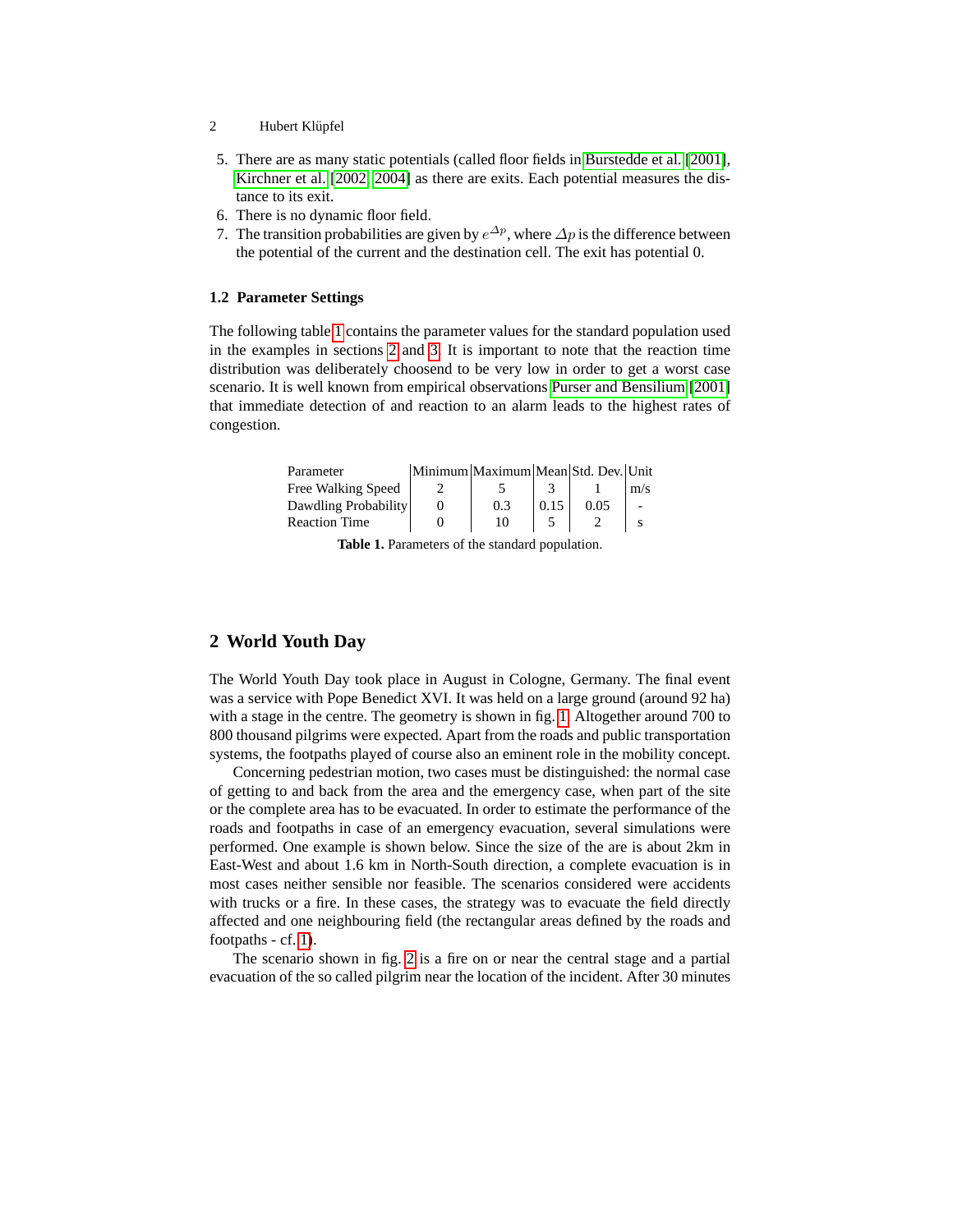The simulation of crowds at very large events 3



<span id="page-2-0"></span>**Fig. 1.** World Youth Day Premises: The "Marienfeld" near Kerpen and Cologne.



<span id="page-2-1"></span>**Fig. 2.** World Youth Day Simulation: Initial Distribution of 36,000 persons for the scenario "fire near the stage". The area is 32,000 sqm, i.e. 32 ha and the density ca. 1.1 persons/sqm.

the major part of the afflicted area can be evacuated. However, it takes another one and a half hours to get the persons completely off the area in this simulation. Since the surrounding pilgrim fields are also filled with people, there is a strong need to contain the thread within a few fields (the small rectangles defined by the paths and roads - cf. fig. [1\)](#page-2-0). Otherwise the complete area would have to be evacuated which took more than 4 hours in the simulation. There was, however, open space several times larger than the "Marienfeld" around the area which is a necessary condition for the being able to evacuate in the first place.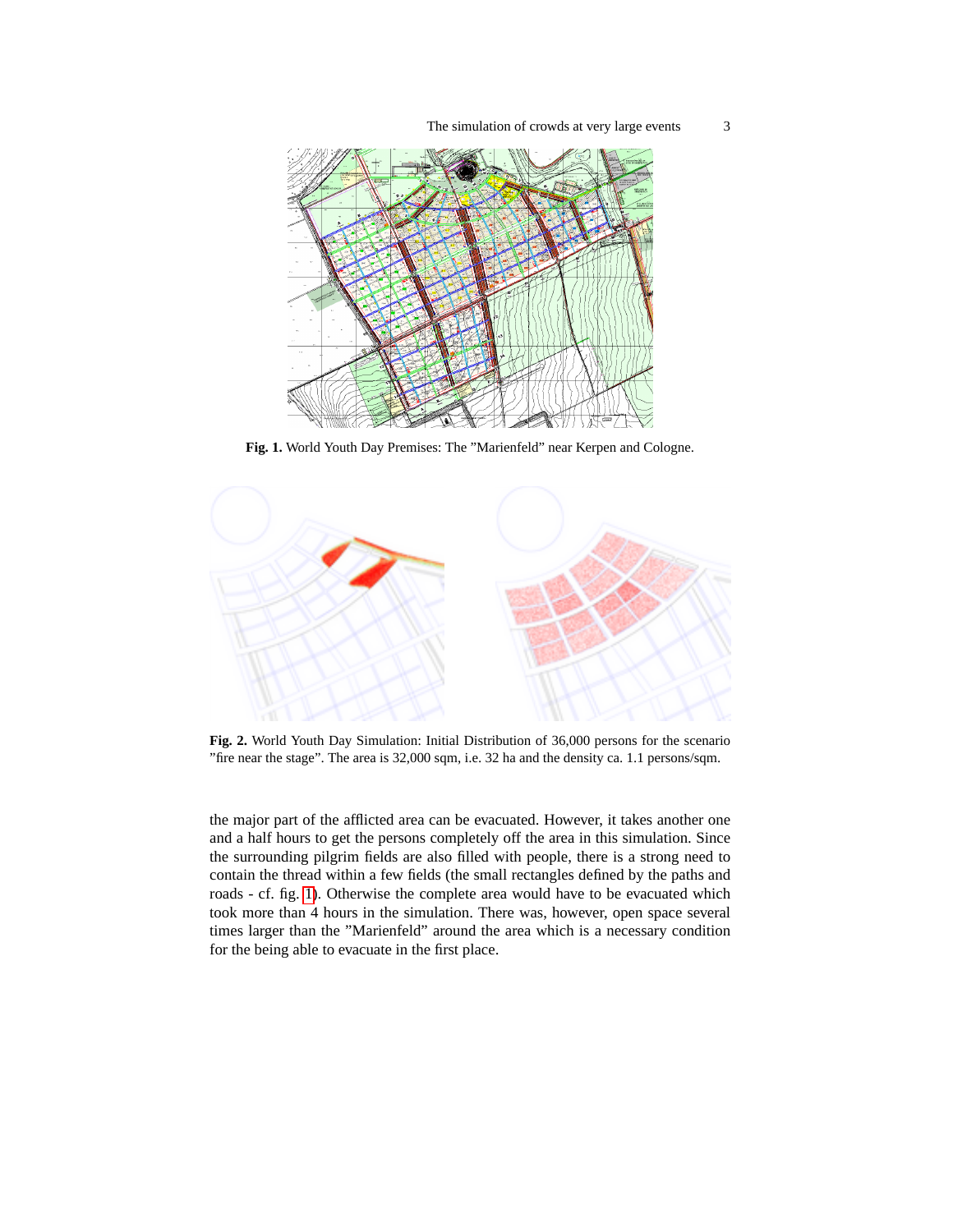#### 4 Hubert Klüpfel

### <span id="page-3-0"></span>**3 Egress from a Football Stadium**

Concerning quantitative verification, movement patterns provide a valuable tool to investigate the reliability of simulation results. In the following, video footage is compared to simulations, especially concerning overall egress time (non-emergency). The video footage was taken at an international match between Germany and Scotland in Dortmund (Westfalenstadion). The results described here are an extension of Klüpfel and Meyer-König [\[2003\]](#page-5-6), where simulation results for the stands in the four corners of the stadium were investigated by simulations. This reference also contains further information on the model and its application. Furthermore, Klüpfel and Meyer-König [2003] contains an in depth description and comparison of different modeling approaches for pedestrian dynamics and especially evacuation simulation.



**Fig. 3.** The Westfalenstadion Dortmund: Outside view and general arrangement plan (Borusia Dortmund KGaA, www.borussia-dortmund.de.

In fig. [4](#page-4-0) the first six minutes of the video footage and the first three minutes of the simulation are shown. The reason for the different time spans is that the real persons react slower. However, due to their effectivenes and group formation which is not represented in the simulation, the motion is more synchronized than in the simulation. Therefore, the snapshots were chosen such that the situations are comparable even though the times might be different.

For the second half of the egress shown in fig. [5](#page-4-1) this difference vanishes and after 13 minutes, the situation is very much alike for reality and simulation. It is remarkable that after less than 15 minutes, the normal egress is nearly complete. One important pattern that can be identified is the sequence of egress from the rows. The lower rows are emptied first. This pattern is represented nicely by the simulation.

#### **4 Conclusions**

In this paper, two different events with very high numbers of pedestrians were presented. An important aspect in the egress from football stadiums is the V-like shapes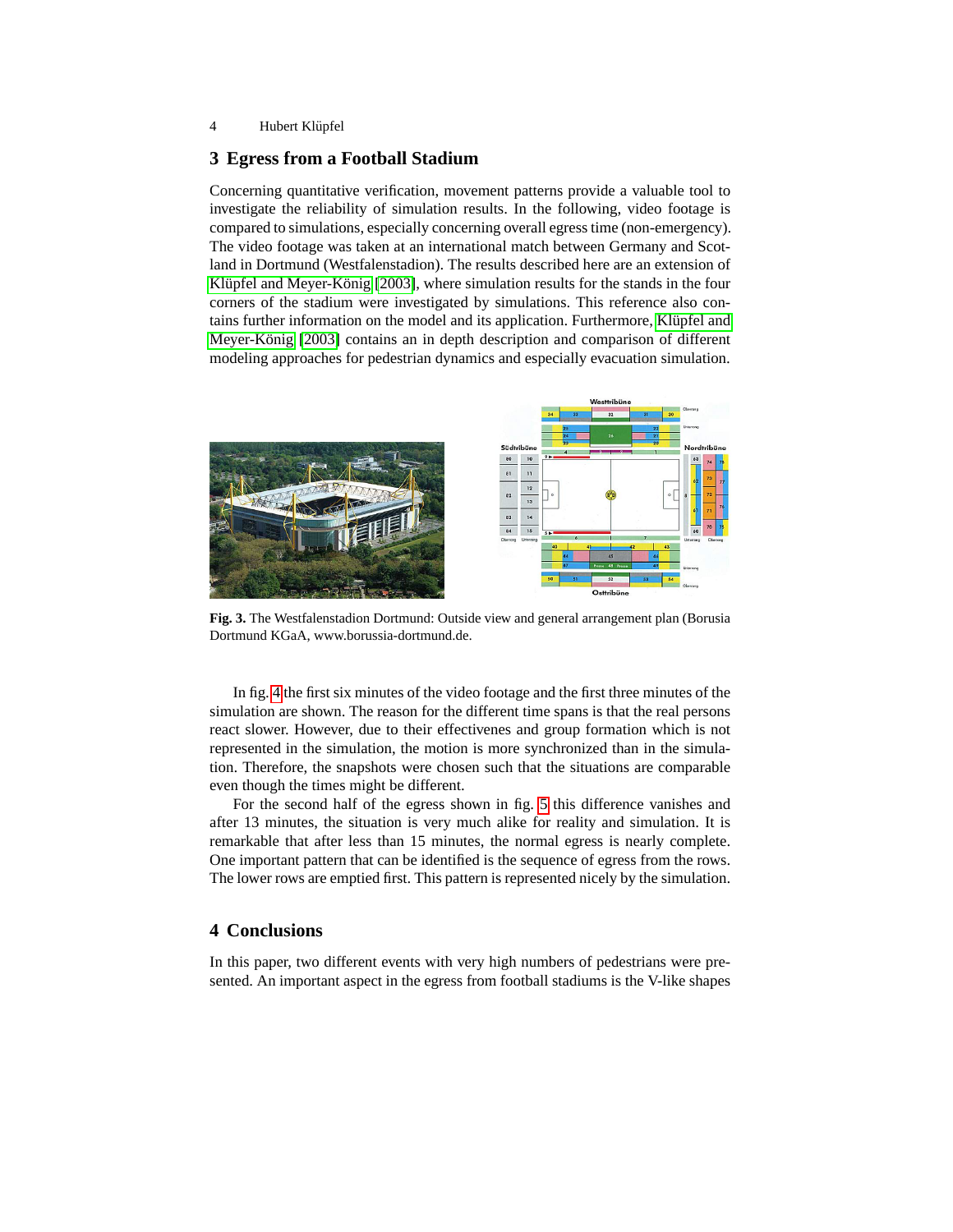



<span id="page-4-0"></span>**Fig. 4.** The Westfalenstadion Dortmund: Comparison of the results for the video analysis (left column) and the simulation (right column) at the beginning of the egress. The video snapshots are taken at (from top to bottom) t=2 and t=6 minutes for the videos and t=20 seconds and t=3 minutes for the simulation.





<span id="page-4-1"></span>**Fig. 5.** The Westfalenstadion Dortmund: Comparison of the results for the video analysis (left column) and the simulation (right column). The video (left column) and simulation snapshots (right column) are taken at (from top to bottom)  $t=10$  minutes and  $t=13$  minutes.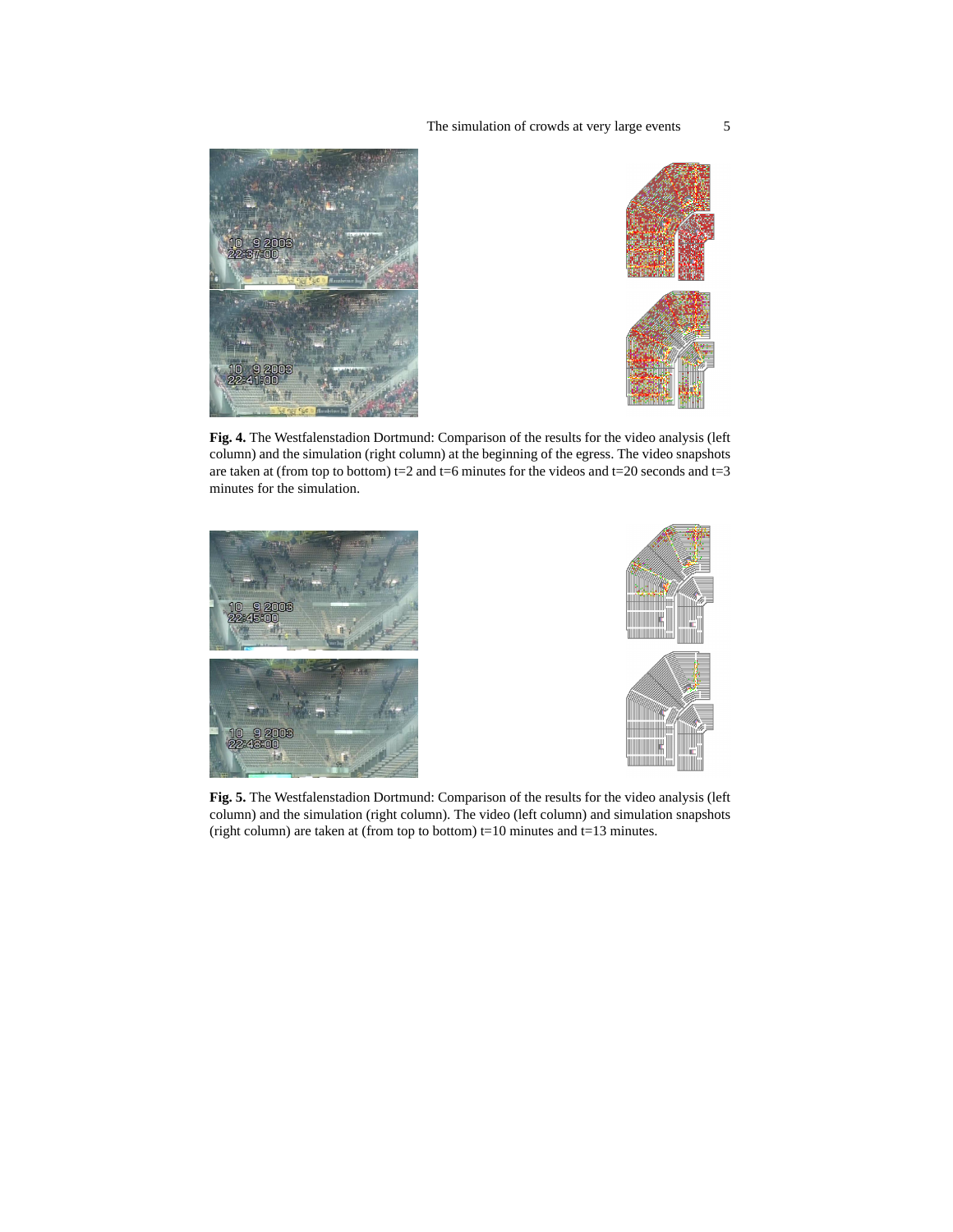that are formed because the egress from the lower seating rows is faster. For events with several hundred thousand participants like the World Youth Day 2005 in and near Cologne ("Marienfeld", Kerpen) an evacuation of the complete area is usually not advisable, as can be seen from the simulations presented and from the fact that the overall evacuatin time was estimated to be at least 4 hours.

# **Acknowledgements**

I would like to thank the Kerpen fire brigade, especially Mr. Gra and Mr. Cordier for many discussions and in depth information on the emergency precautions and safety concept. Tim Meyer-König is the developer and implementer of the simulation tool PedGo that was used for the simulations. The video footage at the Westfalenstadion was done by TraffGo GmbH in cooperation with Michael Schreckenberg's group at the University Duisburg-Essen.

### **References**

- <span id="page-5-5"></span>C. Burstedde, K. Klauck, A. Schadschneider, and J. Zittartz. Simulation of pedestrian dynamics using a 2-dimensional cellular automaton. *Physica A*, 295:507–525, 2001.
- <span id="page-5-3"></span>Ansgar Kirchner, Hubert Klupfel, Katsuhiro Nishinari, Andreas Schadschneider, and ¨ Michael Schreckenberg. Simulation of competitive egress behaviour. *Physica A*, 324:689–697, 2002. [Download PDF.](http://www.traffgo-ht.com/downloads/pedestrians/publications/Kirchner2002.pdf)
- <span id="page-5-4"></span>Ansgar Kirchner, Hubert Klüpfel, Katsuhiro Nishinari, Andreas Schadschneider, and Michael Schreckenberg. Discretization effects and influence of walking speed in cellular automata models for pedestrian dynamics. *Journal of Statistical Mechanics: Theory and Experiment (JSTAT)*, page P10011, 2004. [Download PDF.](http://www.traffgo-ht.com/downloads/pedestrians/publications/Kirchner2004.pdf)
- <span id="page-5-0"></span>H. Klüpfel, T. Meyer-König, J. Wahle, and M. Schreckenberg. Microscopic simulation of evacuation processes on passenger ships. In S. Bandini and T. Worsch, editors, *ACRI 2000*, pages 63–71, London, 2000. Springer. [Download PDF.](http://www.traffgo-ht.com/downloads/pedestrians/publications/Kluepfel2000.pdf)
- <span id="page-5-1"></span>Hubert Klüpfel. A Cellular Automaton Model for Crowd Movement and Egress Sim*ulation*. PhD thesis, University Duisburg–Essen, 2003. [http://deposit.ddb.de/cgi](http://deposit.ddb.de/cgi-bin/dokserv?idn=96883180x)[bin/dokserv?idn=96883180x.](http://deposit.ddb.de/cgi-bin/dokserv?idn=96883180x)
- <span id="page-5-7"></span>Hubert Klüpfel and Tim Meyer-König. Models for crowd movement and egress simulation. In S. Fukui et. al., editor, *Traffic and Granular Flow '03*, pages 357– 372, Berlin, 2003a. Springer. [Download PDF.](http://www.traffgo-ht.com/downloads/pedestrians/publications/Kluepfel2004a.pdf)
- <span id="page-5-6"></span>Hubert Klüpfel and Tim Meyer-König. Simulation of the evacuation of a football stadium. In S. Fukui et. al., editor, *Traffic and Granular Flow '03*, pages 423–430, Berlin, 2003b. Springer. [Download PDF.](http://www.traffgo-ht.com/downloads/pedestrians/publications/Kluepfel2004b.pdf)
- <span id="page-5-2"></span>T. Meyer-König, H. Klüpfel, and M. Schreckenberg. A microscopic model for simulating mustering and evacuation processes onboard passenger ships. In K.H. Drager, editor, *Proceedings of the International Emergency Management Society Conference*, Oslo, 2001. The International Emergency Management Society. [Download PDF.](http://www.traffgo-ht.com/downloads/pedestrians/publications/MeyerKoenig2001a.pdf)

<sup>6</sup> Hubert Klüpfel